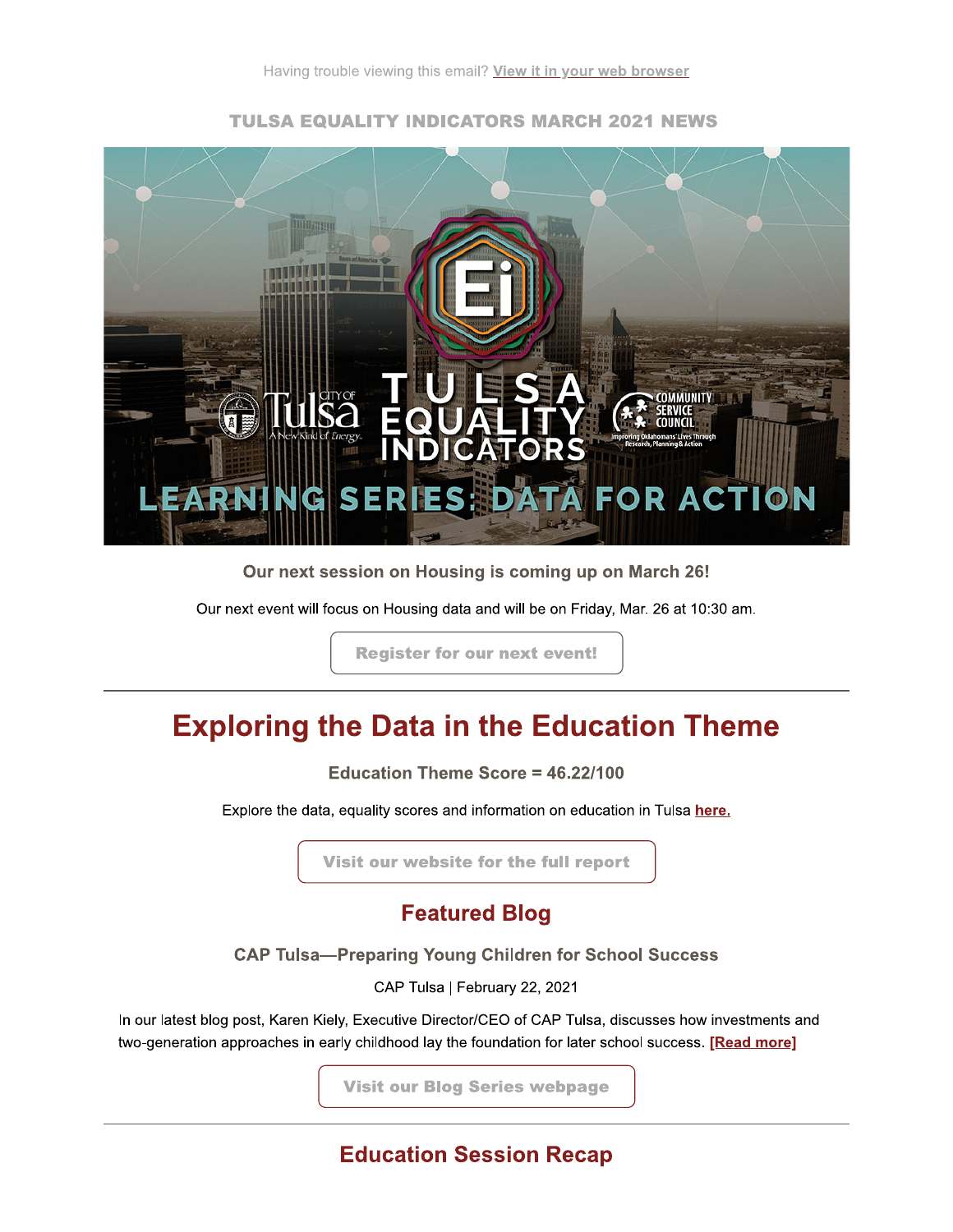Last month, more than 70 community members joined our second of six community engagement sessions. During our February session we reviewed the Education theme of the Tulsa Equality Indicators report with Dr. Deborah Gist, Superintendent of Tulsa Public Schools; Carlisha Williams Bradley, Executive Director, ImpactTulsa; Ricardo Rivera, Director, JUVENGAF (JUVENtud GArantia del Futuro); and Dr. Joyce McClellan, Chief Development and Diversity Officer, Tulsa Tech.

### **Key Takeaways**

- Education is the highest scoring theme with a score of 46.22 and has the highest change score with an 8.56-point increase since the baseline; this progress largely reflects the collaborative efforts of Tulsa Public Schools and the community to eliminate disparities in educational success and outcomes.
- Partnerships with schools, parents, community-based organizations, and City are essential to ensure student success.
- Disaggregated data must be used to both identify disparities and drive solutions to ensure all students have equitable opportunities for success.
- Structural and institutional racism play a major role in the inequitable outcomes of students.
- COVID-19 exacerbated disparities that already existed.
- Everyone can support equitable opportunities and outcomes for students by advocating for and supporting policies for equitable recovery from COVID-19.

### **Resources & Links**

Below are resources shared during the community engagement session by panelists and participants.

**Educational Opportunities** 

• TCC-TRIO/EOC assists with the whole pre-college process for nontraditional individuals who are lowincome, first generation from obtaining high school equivalency certificate to enrolling in any higher education program for FREE! More info here: https://www.tulsacc.edu/student-resources/trio/trioeducational-opportunity-center

#### **Reports**

- Tulsa Higher Education Task Force 2020 Report: www.tulsahighered.com
- ImpactTulsa 2019 Community Impact Report: https://www.impacttulsa.org/wpcontent/uploads/2020/02/Impact-Tulsa-Report-2019-V9.pdf

**Watch the event recording** 

#### **Language Access Notice**

Following are the steps to add auto-translated subtitles to the event recording:

- 1. Click CC
- 2. Click Settings
- 3. Click Subtitles/CC
- 4. Click Autotranslate
- 5. Choose your language

# **Education Data Indicators**

Click on the below infographics to further explore the data.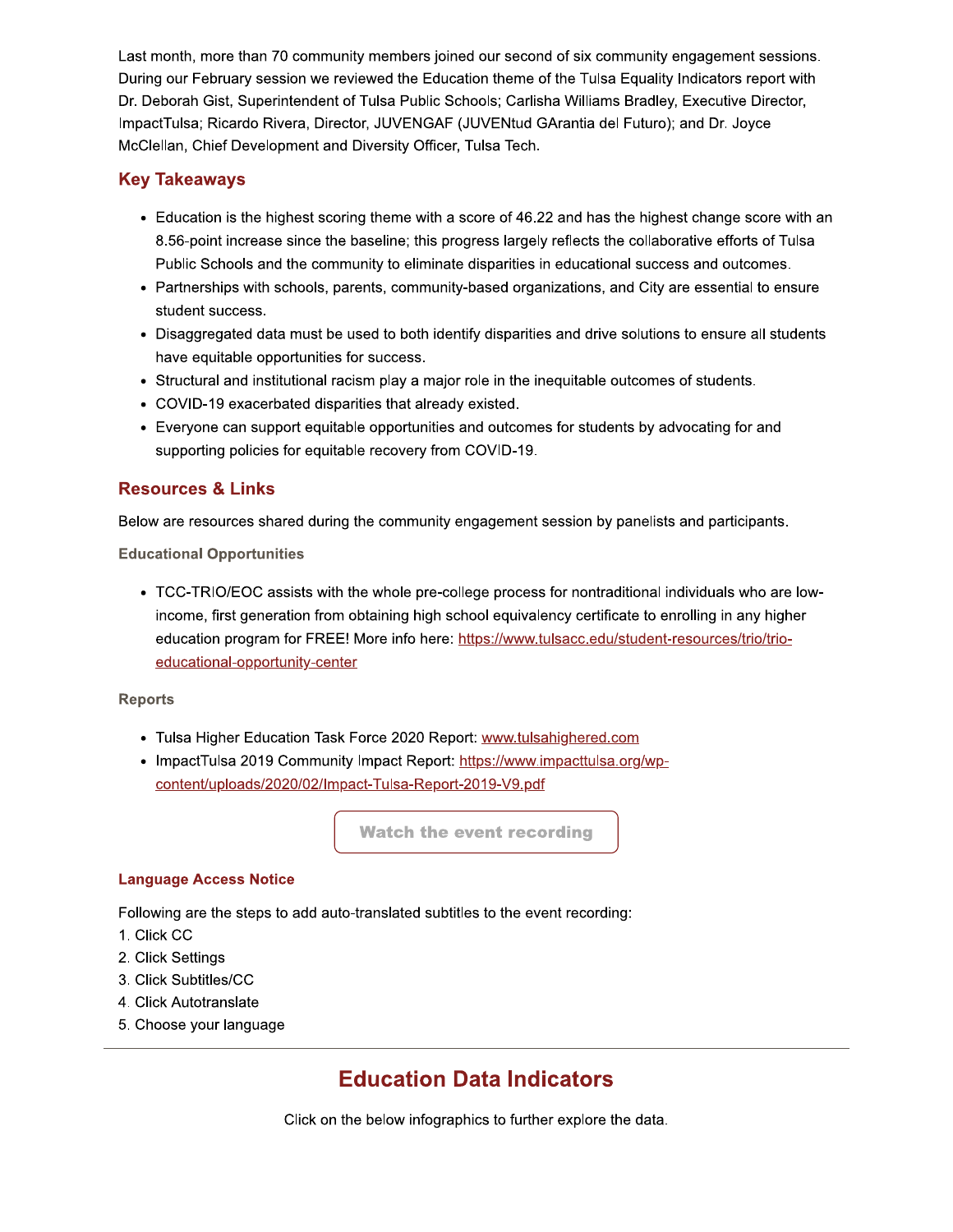The suspension rate for Black students is

the rate for Hispanic/ Latinx students

The chronic absenteeism rate for Native American students is 50% higher

than for Asian/Pacific Islander students

The dropout rate for economically disadvantaged 12th graders is 40% higher than for not economically disadvanted 12th graders

Persons with emergency teacher certifications represent 3.5X more of the total teacher share in Tulsa Public Schools than other districts in the county

Non-English learner students are more than twice as likely to complete a postsecondary readiness option as **English learner** students

Higher income high schools receive School Report Card scores that are 2.5X hiaher than lower income high schools

Not

economically disadvantaged students are 2.5x more likely to score proficient or advanced on 3rd grade reading test than economically disadvantaged students

The **TPS high school** graduation rate is 10% greater than the rate for **English learners** 

**Black Tulsans are** 70% more likely than Hispanic/ Latinx Tulsans to begin college

but not graduate with degree

## **Feedback Survey**

How do you use or plan to use the Tulsa Equality Indicators Report? Do you have suggestions about future panelists or blog writers? Let us know here:



**View this newsletter as a PDF**